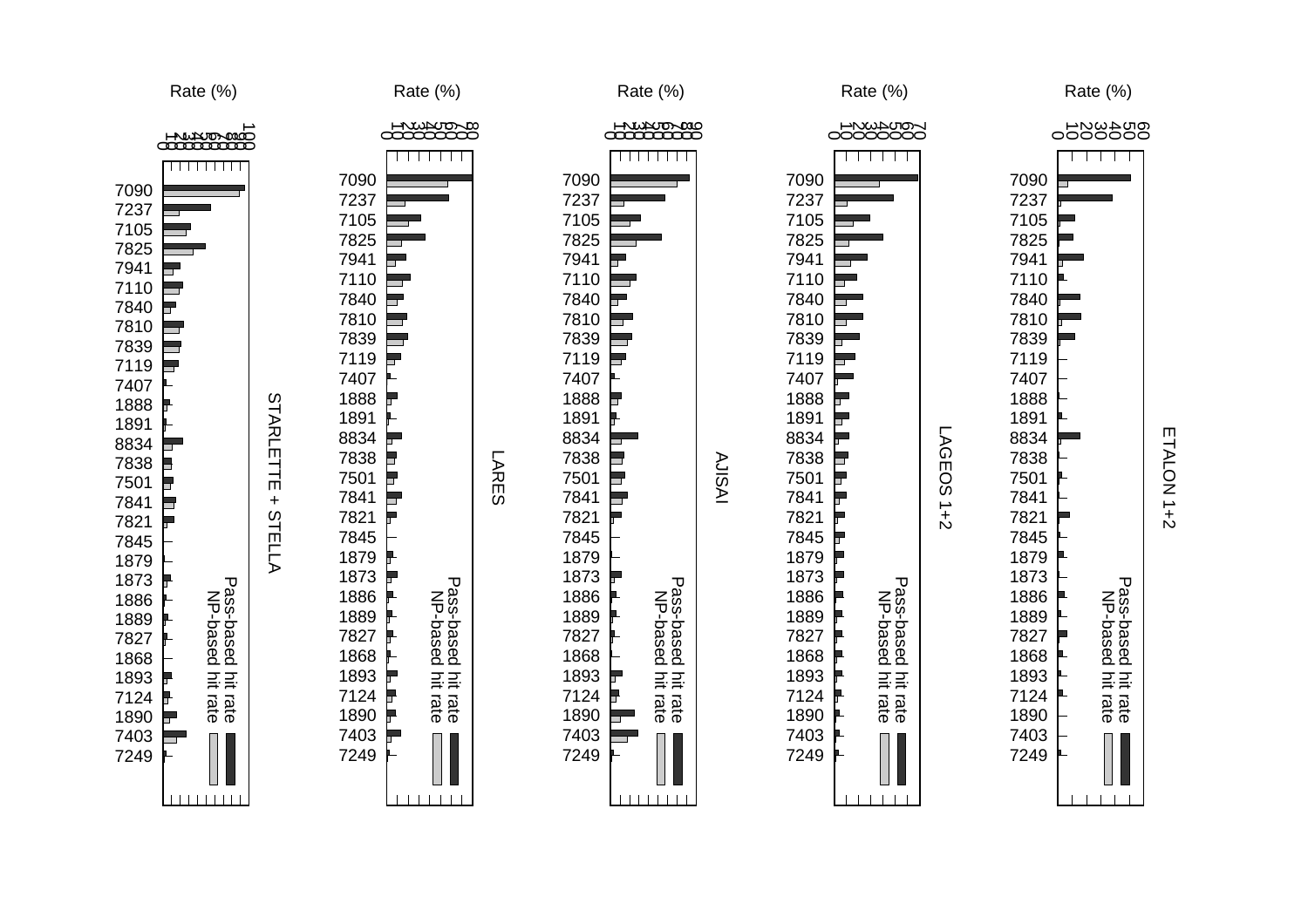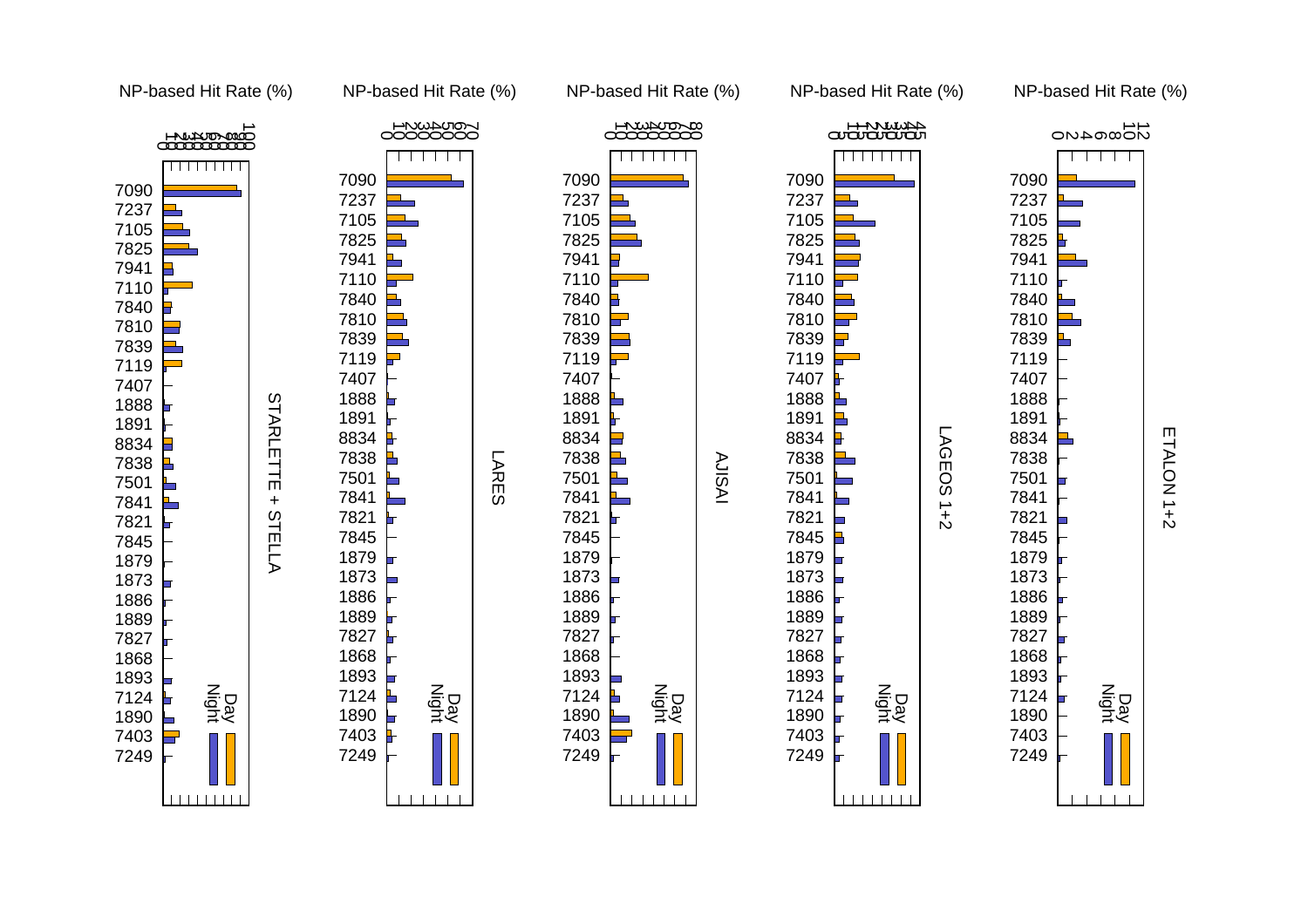

 $\pm$ 

**STELLA** 

**STARLETTE** 







NP-based Hit Rate (%)

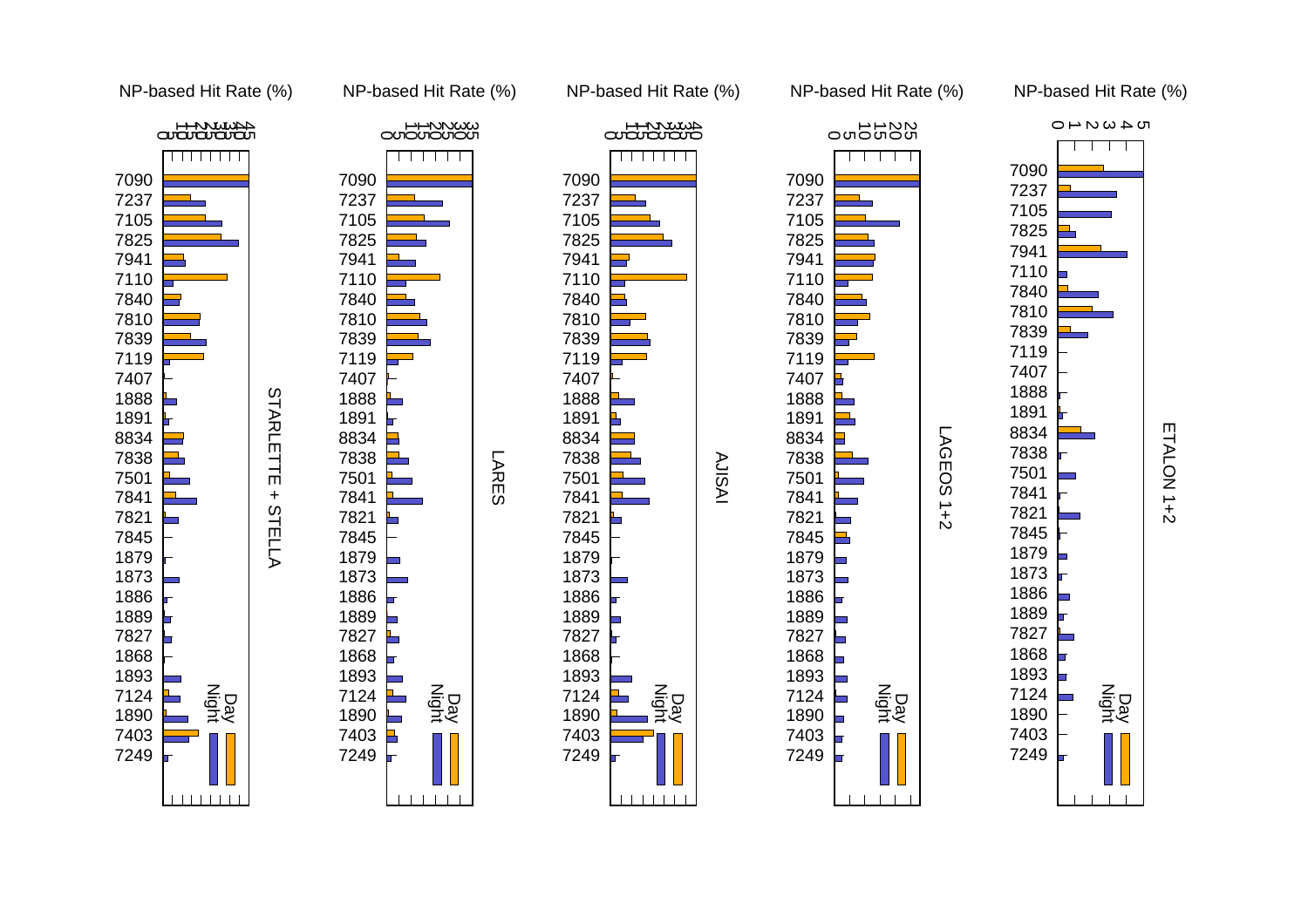



Sunlit Umbra





Sunlit Umbra

NP-based Hit Rate (%)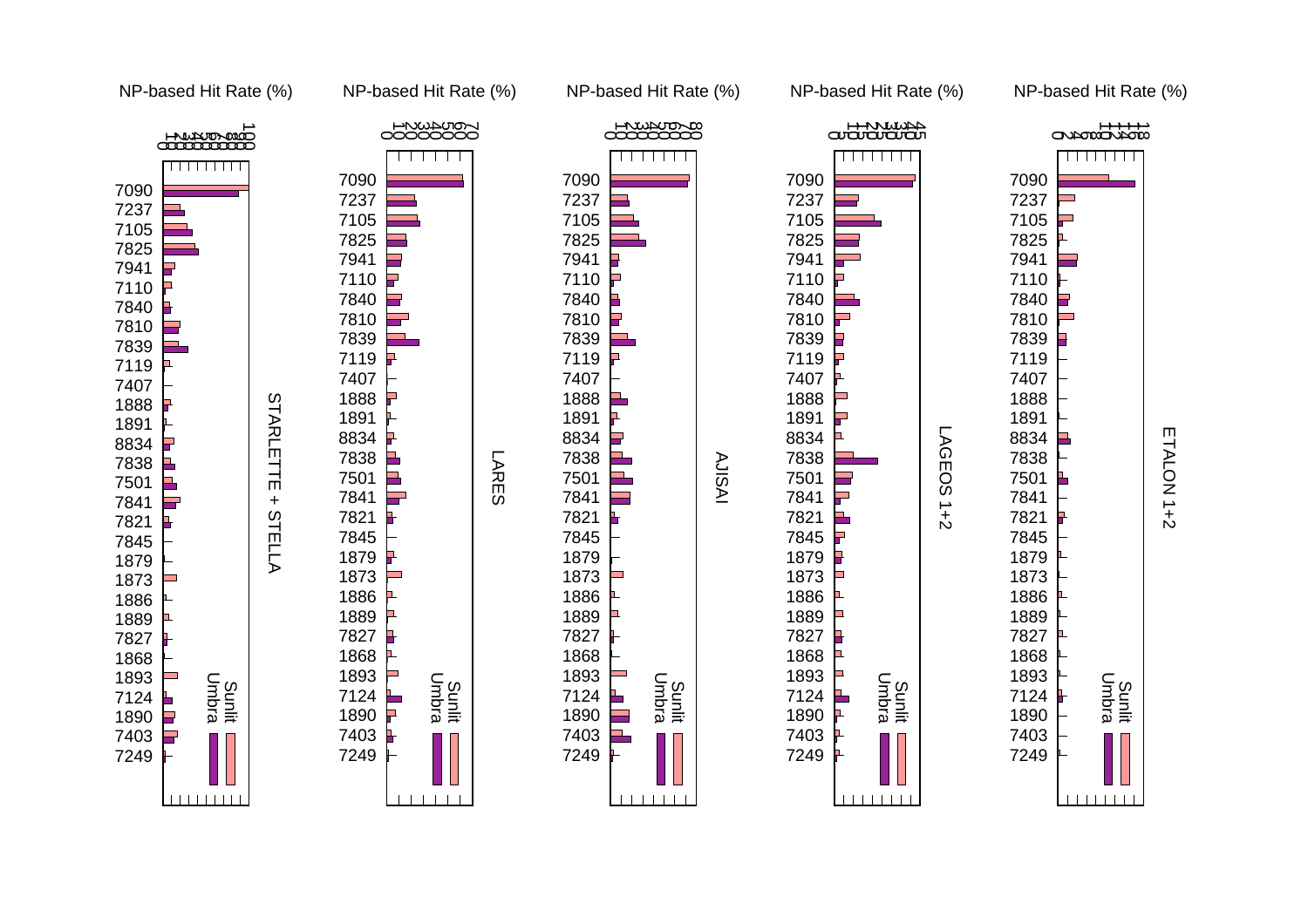

 $\pm$ 

**STELLA** 

**STARLETTE** 







NP-based Hit Rate (%)

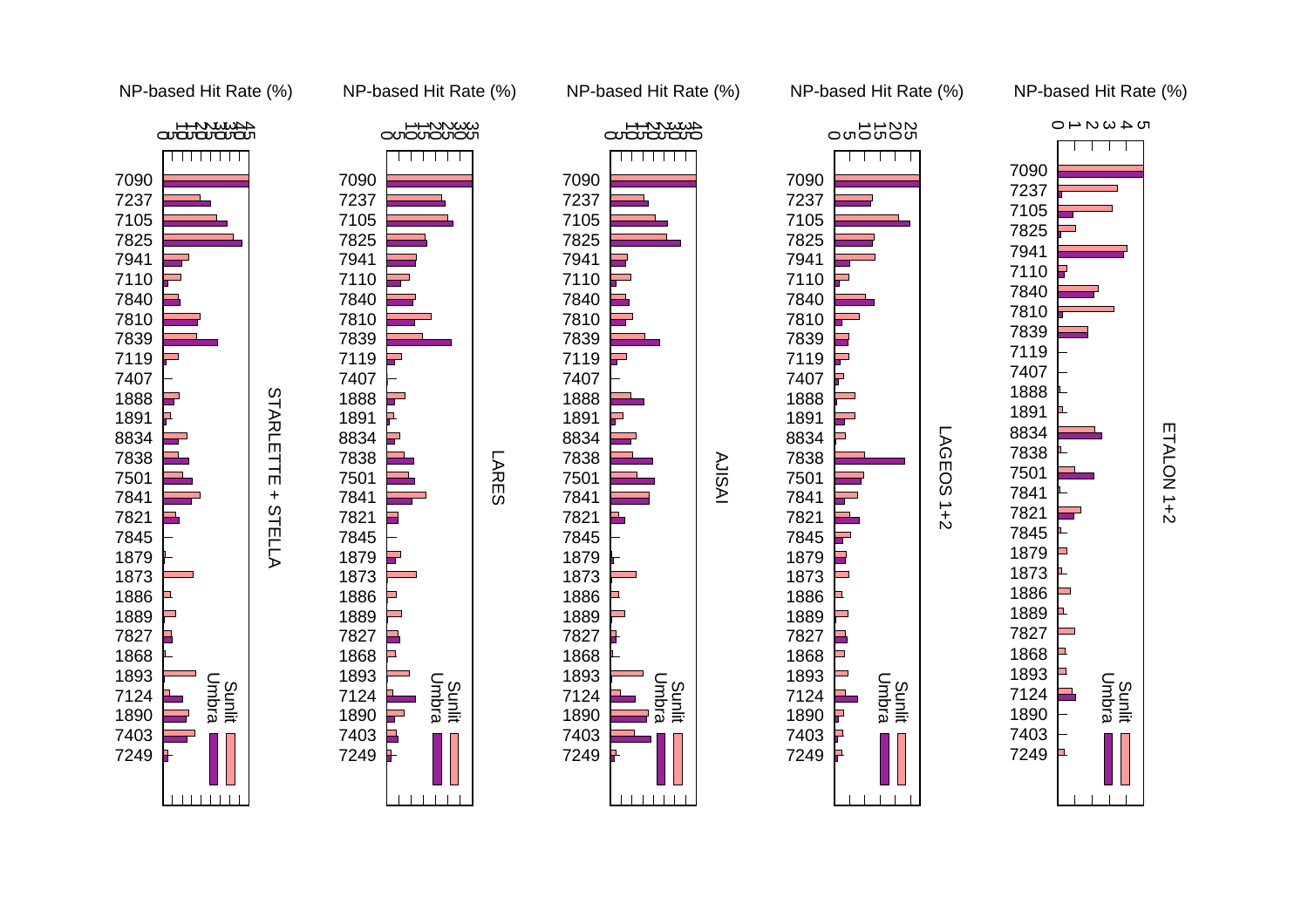

 $\ddot{}$ 

STELLA

**STARLETTE** 











per

**Dass** 

O ALUPUDADO NPs per pass

 $\Box$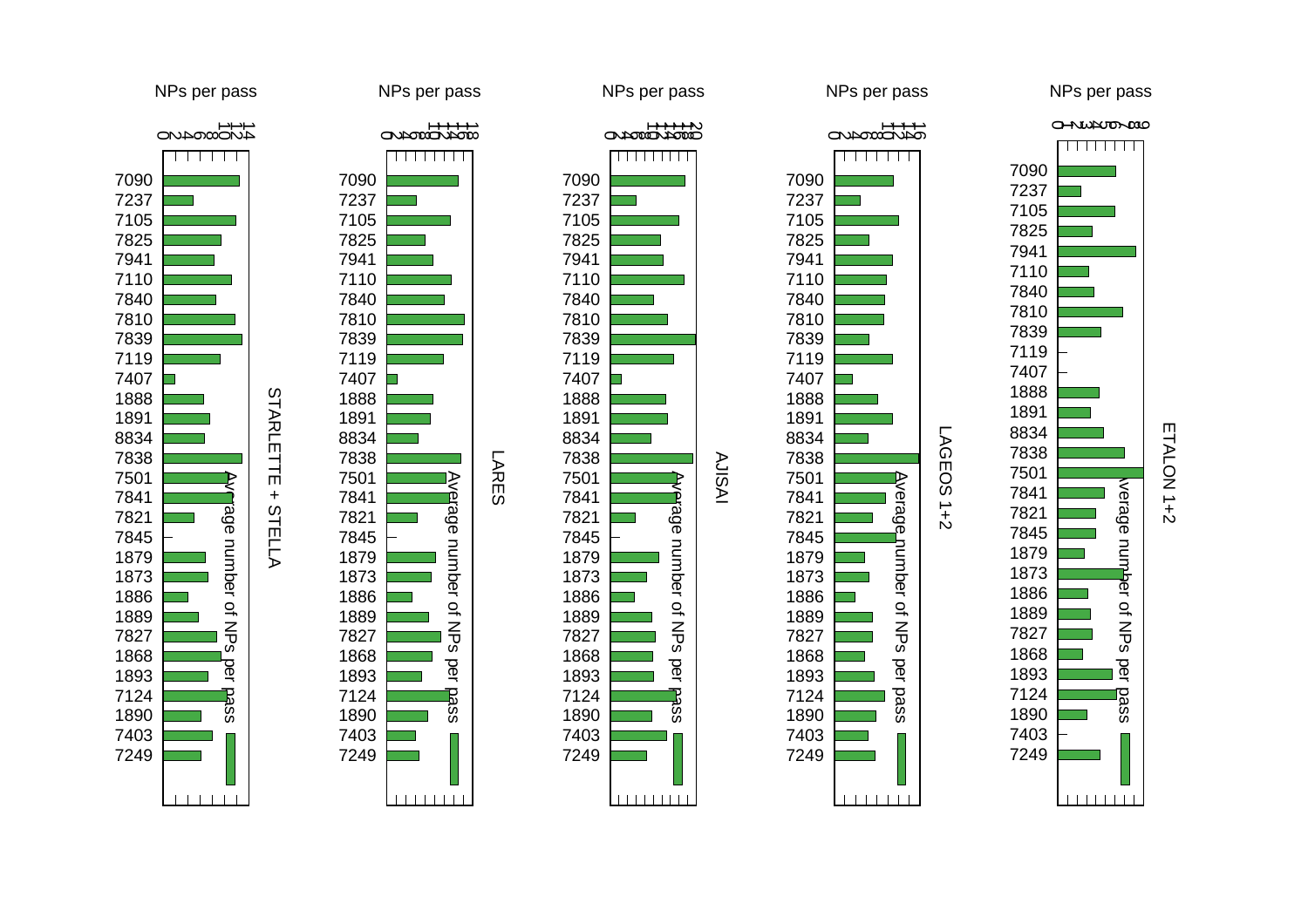

 $\pm$ 

**STELLA** 

**STARLETTE** 







Pass duration (min)